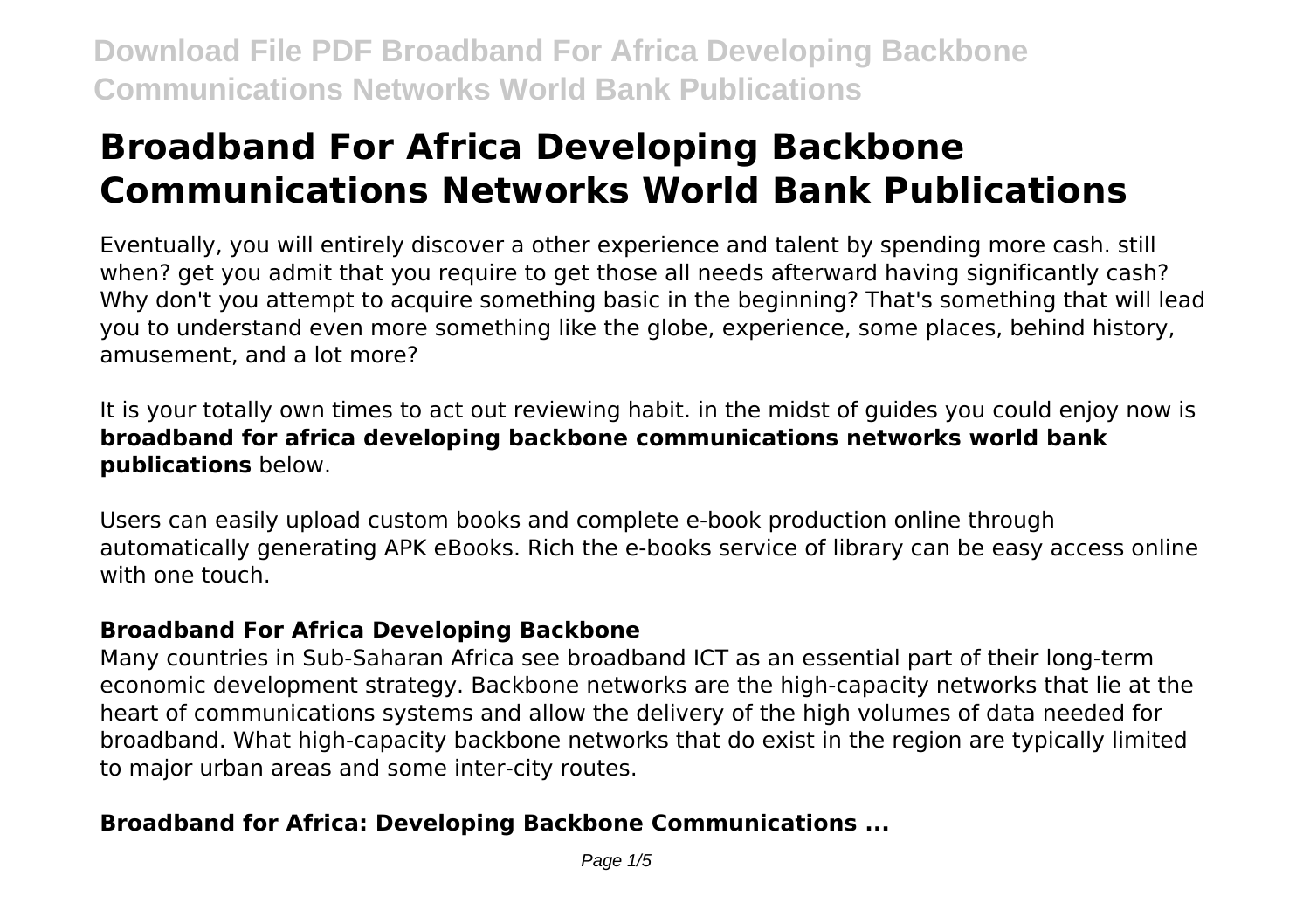Many countries in Sub-Saharan Africa see broadband ICT as an essential part of their long-term economic development strategy. Backbone networks are the high-capacity networks that lie at the heart of communications systems and allow the delivery of the high volumes of data needed for broadband. What high-capacity backbone networks that do exist in the region are typically limited to major urban areas and some inter-city routes.

#### **Broadband for Africa : Developing Backbone Communications ...**

In fact, the broadband access gap between Sub-Saharan Africa and the rest of the world is getting wider just as the gap in basic voice communications is getting smaller. Increasing access to broadband connectivity is therefore emerging as a high priority for policy makers across the continent. This book begins with a brief review of the ICT market and considers the extent of demand for broadband and the ICT services that high-capacity backbone networks make possible.

# **Broadband for Africa : Developing Backbone Communications ...**

Broadband for Africa: Policy for Promoting the Development of Backbone Networks A report that focuses on the lack of high-capacity backbone networks in Africa Increasing access to broadband connectivity is emerging as a high priority for policy makers across the continent.

# **Broadband for Africa: Policy for Promoting the Development ...**

Broadband for Africa: Policy for Promoting the Development of Backbone Networks 26 June 2008 Many countries in Sub-Saharan Africa see ICT as a foundation of long-term economic development.

# **Broadband for Africa: Policy for Promoting the Development ...**

Broadband for Africa : developing backbone communications networks (English) Abstract Many countries in Sub-Saharan Africa see information and communication technology (ICT) as a necessary foundation for long-term economic development.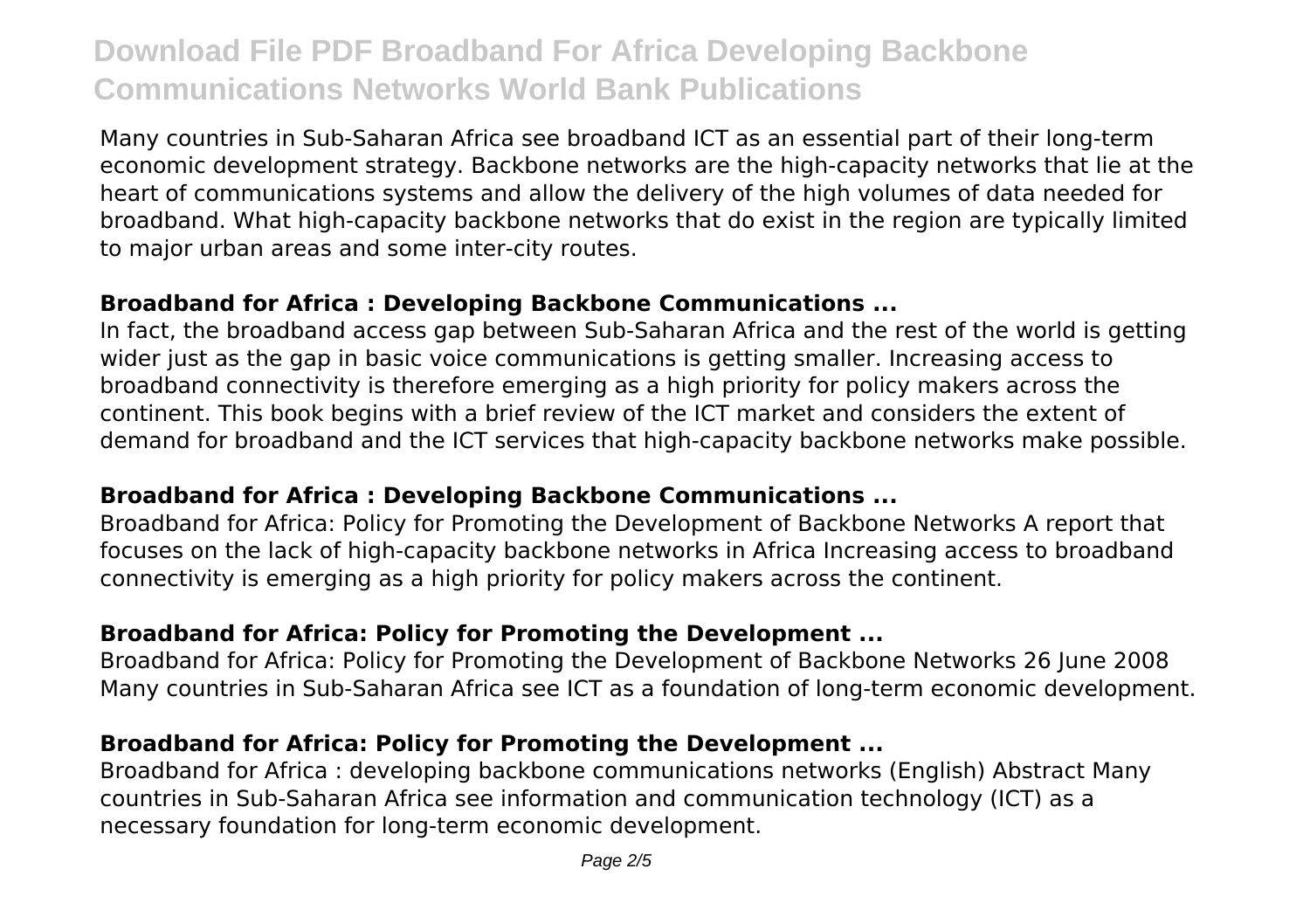# **Broadband for Africa : developing backbone communications ...**

Broadband for Africa: Developing Backbone Communications Networks Many countries in Sub-Saharan Africa see broadband ICT as an essential part of their long-term economic development strategy ...

# **Broadband for Africa: Developing Backbone Communications ...**

Broadband for Africa : developing backbone communications networks (English) Abstract Many countries in Sub-Saharan Africa see information and communication technology (ICT) as a necessary foundation for long-term economic development. While the region has been very successful in increasing access to basic voice communications, there has been no comparable improvement in broadband connectivity.

# **Broadband for Africa : developing backbone communications ...**

Broadband for Africa: developing backbone communications networks / Mark D. J. Williams. p. cm. Includes bibliographical references and index. ISBN 978-0-8213-8172-4 — ISBN 978-0-8213-8173-1 (electronic) 1. Telecommunication—Africa. 2. Broadband communication systems—Africa. 3. Information technology—Economic aspects—Africa. I.

# **DEVELOPING BACKBONE COMMUNICATIONS NETWORKS**

African Internet Resilience #6: The Role of Fibre Optic Backbone Infrastructure in Affordable Access. Affordable high-speed backhaul has become a critical bottleneck in the evolution of broadband infrastructure. The implications of this bottleneck have become more profound during the global pandemic crisis, as people increasingly depend on the Internet for remote work, education, and for social connection in a time of physical isolation.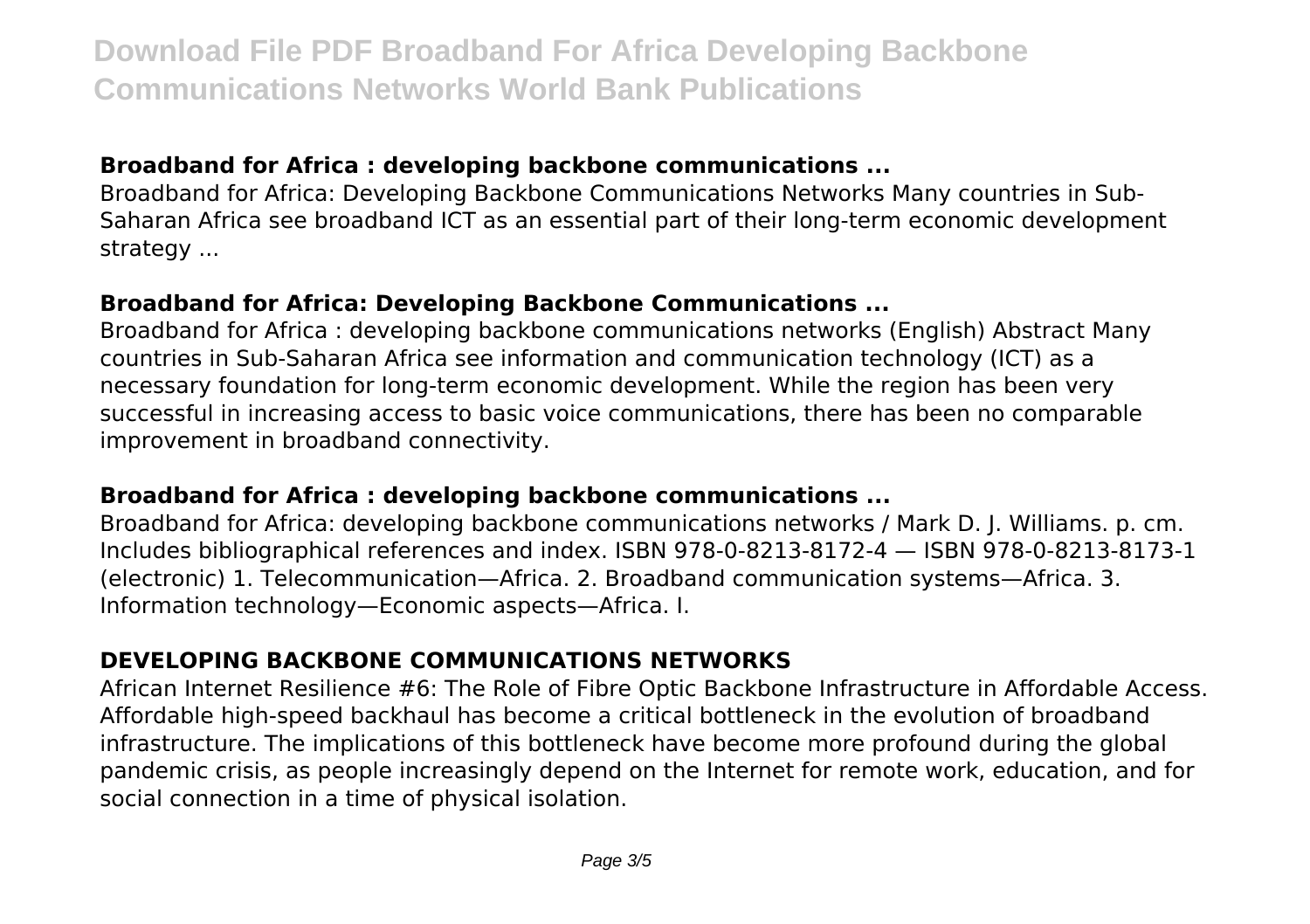# **African Internet Resilience #6: The Role of Fibre Optic ...**

Many countries in Sub-Saharan Africa see broadband ICT as an essential part of their long-term economic development strategy. Backbone networks are the high-capacity networks that lie at the heart of communications systems and allow the delivery of the hi.

#### **Broadband for Africa : developing backbone communications ...**

Get this from a library! Broadband for Africa : developing backbone communications networks. [Mark D J Williams]

#### **Broadband for Africa : developing backbone communications ...**

The Office of the Publisher has chosen to print Broadband for Africa: Developing Backbone Communications Networks on recycled paper with 30 percent postconsumer fiber in accordance with the ...

# **Broadband for Africa: Developing Backbone Communications ...**

The development of the fixed-line broadband market in Africa has long been stymied by the lack of fixed-line infrastructure in rural and semi-rural regions, as well as by the poor quality of ...

# **Africa's Fixed Broadband Market, 2019 - African Broadband ...**

Over 500,000 kilometres of backbone infrastructure has been rolled out in sub-Saharan Africa, but only about 12% (about 60,000 kilometres) is fibre-optic cable. The remainder is microwave, mostly backbone for mobile phone operators. Most fibre backbone is used for fixed-line backhaul.

#### **Rural Broadband Backbone - APC**

Africans are now demanding full wire-line internet access in both urban and rural areas. African policymakers are being pressed to speed deployment given the never-ending demand for more